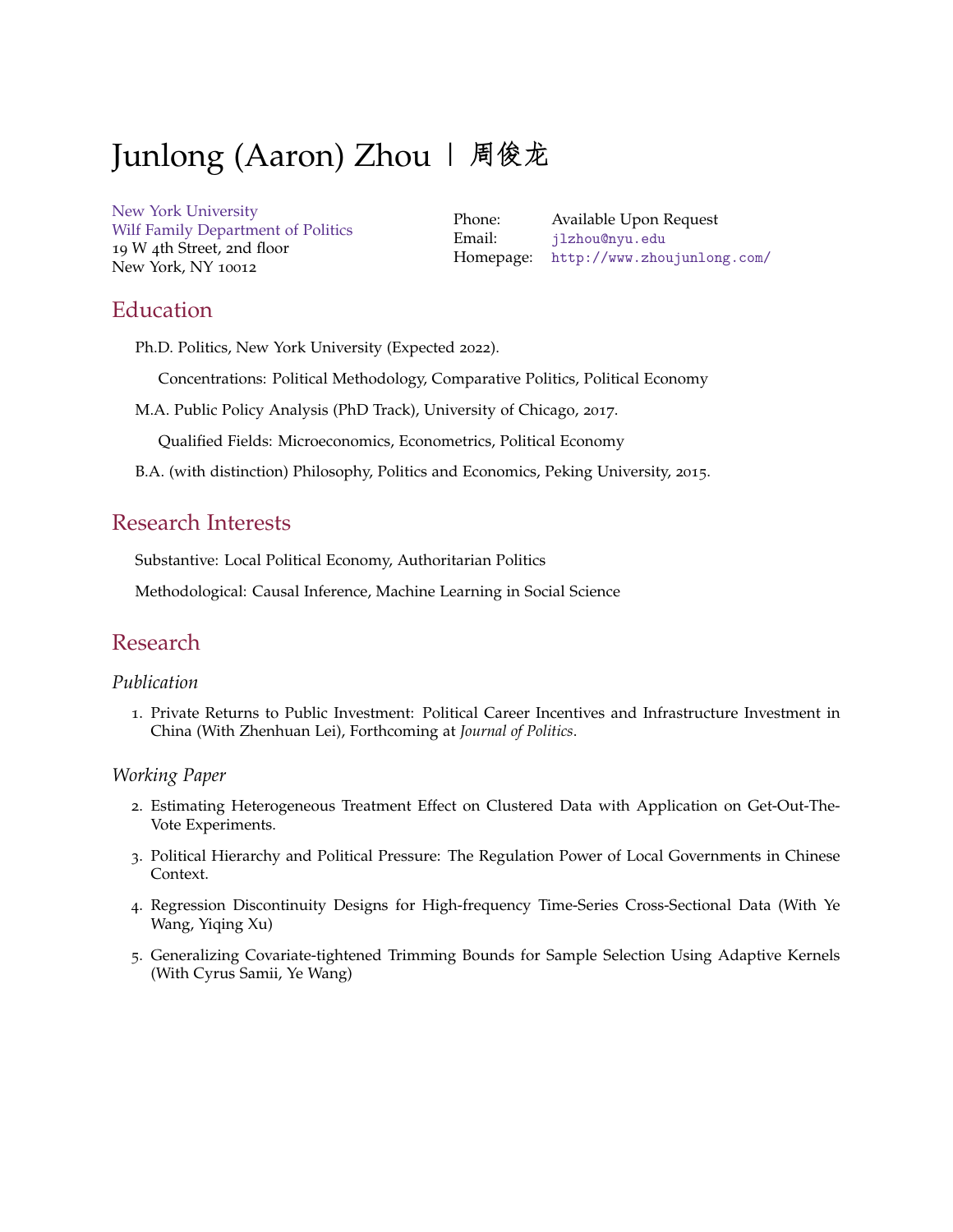#### *Selected Work in Progress*

- 6. Lobbying the Autocrat: Empirical Evidence from China (With Zhenhuan Lei, Junda Li)
- 7. Persuasion by War (With Liqun Liu).
- 8. Heterogeneous Measurement
- 9. Optimal Coarsening Assignment Rule

## Research Experience

## *New York University*

Research Assistant, Prof. Nathaniel Beck, Summer 2019, 2021.

Research Assistant, Prof. Cyrus Samii, Fall 2018 –.

#### *University of Chicago*

Research Assistant, Prof. Wioletta Dziuda, Winter 2016 – Winter 2017.

#### *Peking University*

Research Assistant, Prof. Ling Li, Fall 2013 – Fall 2014.

# Teaching Experience

#### *New York University*

Quantitative Methods II (Ph.D.), TA for Prof. Cyrus Samii, Spring 2021.

Quantitative Methods III (Ph.D.), TA for Prof. Arturas Rozenas, Fall 2020, Fall 2019.

Comparative Politics (UG), TA for Prof. Gwyneth McClendon, Spring 2020.

Introduction to Research Method for Politics (UG), TA for Prof. Arthur Spirling, Fall 2018.

#### *Peking University*

Behavioral Economics (UG), TA for Prof. Dingding Wang, Fall 2014.

Freshmen Seminar (UG), TA for Prof. Dingding Wang, Fall 2014.

Cognitive Science and Economics (UG), TA for Prof. Yingrui Yang, Summer 2014.

Reasoning and Decision Making (UG), TA for Prof. Yingrui Yang, Summer 2014.